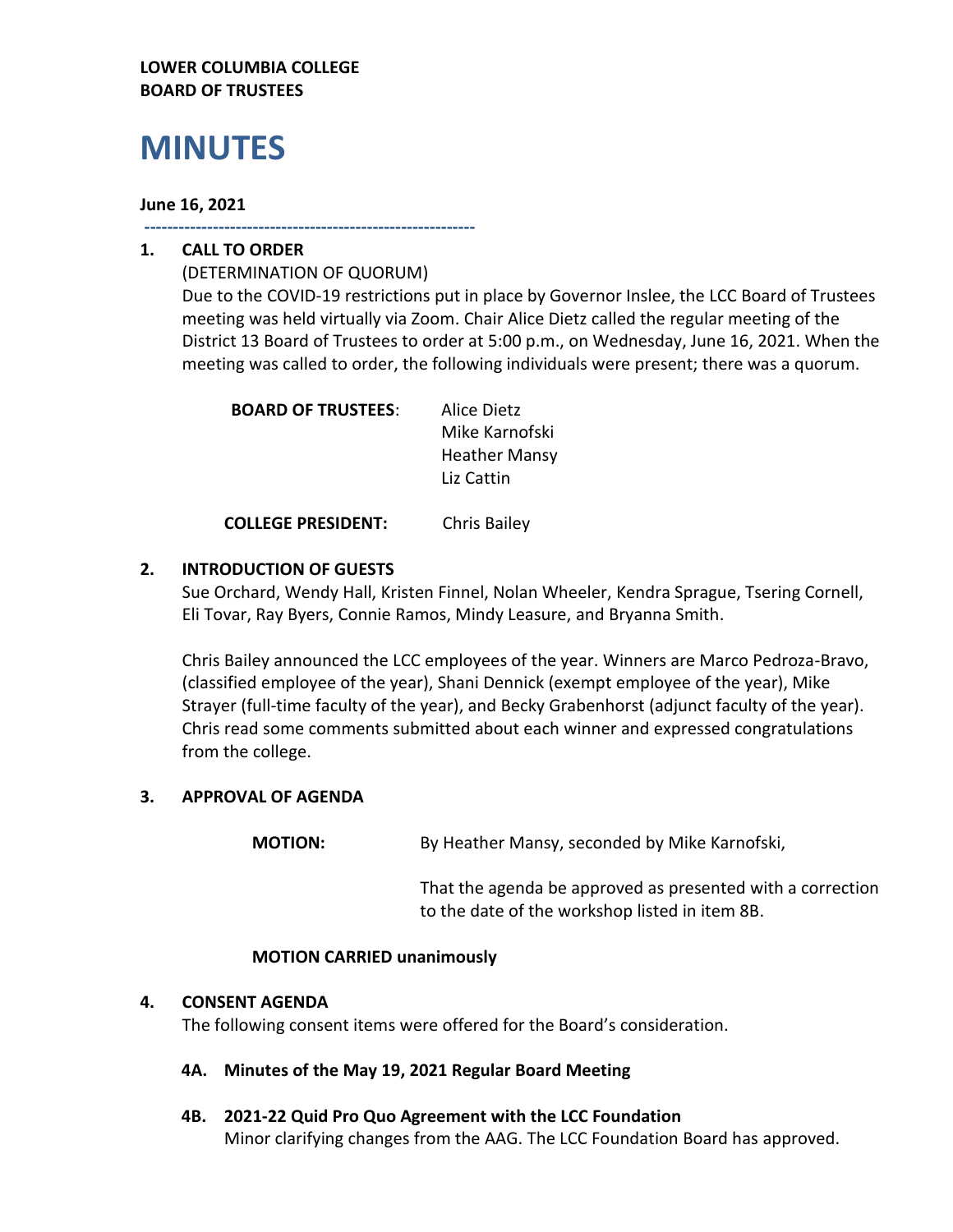## **4C. Head Start Health Screening Structures-Equipment Request** Requesting approval for the use of grant funds for Head Start Health Screening Structures (Equipment) at the Barnes and Barnes North Centers.

**MOTION:** By Mike Karnofski, seconded by Liz Catton,

That the consent agenda be approved as presented.

## **MOTION CARRIED unanimously.**

## **5. COLLEGE INPUT**

**5A.President's Report –** President Chris Bailey shared some examples of LCC success that occurred during the 20-21 academic year. LCC continues to make gains in Guided Pathways work and has received a lot of praise from Guided Pathways coaches for the work being done. Some significant efforts have been made to address equity gaps and a course has been set for some serious diversity and equity work in the next two years ahead. Despite the economic uncertainty, LCC was able to negotiate a significant pay raise for faculty and convert 10 full-time faculty contracts to tenure-track positions. This week, the first bachelor's degree cohort will be graduating from LCC. In addition, LCC recently received approval for a second Bachelor of Applied Science in Organizational Leadership and Technical Management, with first classes scheduled for fall. A major library renovation has also been started that is hoped to be finished sometime in November. In addition, Legislative funding has been received for the design of a new 55,000 square foot vocational building. In athletics, LCC had amazing success. The six teams compiled a record of 70 wins, 14 losses, and 2 ties for an 83% winning percentage. The softball team had a perfect, undefeated season. With spring results pending, LCC student athletes had a cumulative 3.34 GPA with 18 student athletes earning 4.0 GPAs. There were 566 Rapid COVID-19 Tests of LCC student athletes with only 2 positive tests, a positivity rate of just 0.35 percent. LCC's Volleyball Coach, Karri Smith, was named NWAC Coach of the Year and LCC's Emma Nelson was named National Two-Year Player of the Week and

1st Team National All-American by the American Volleyball Coaches Association. LCC's Speech and Debate Team, The Fighting Smelt, are considered to be one of the top five community college programs in the nation under virtually any metric. Ilinca Slabu, LCC student and daughter of LCC employees, Minel and Claudia Slabu, won a national debate (top speaker) in an IPDA tournament this year.

Next, President Bailey asked each vice president to report on their respective areas.

Vice President of Instruction, Kristen Finnel

- $\checkmark$  Faculty and the office of instruction staff have been busy planning for fall and winter quarters, with spring quarter planning on the horizon as well
- $\checkmark$  LCC has 16 students in the first cohort of graduates for the BAS-TE program
	- o There is a high demand for this program and 32 students have already signed up for the next quarter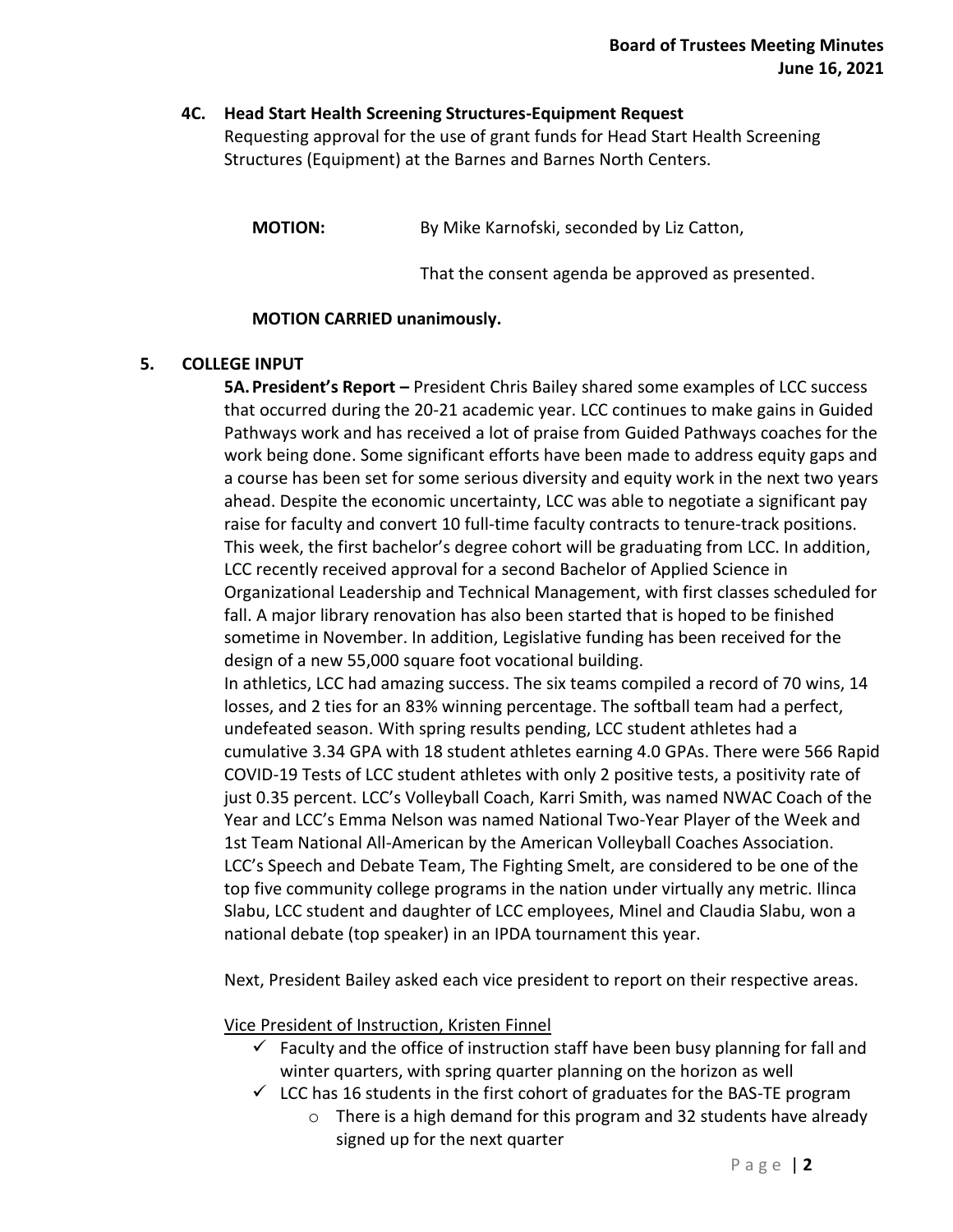- $\checkmark$  15 students have signed up for the new BAS-OLTM, most from industrial trades areas
- $\checkmark$  Seeing an increase in industries who are requesting work based learning

Vice President of Administrative Services - Nolan Wheeler

- $\checkmark$  The IRS audit is ongoing with document and information sharing between staff and the IRS
- $\checkmark$  The financial statement audit is almost complete with an exit conference scheduled before the end of the month
	- o A management letter is expected during the exit conference
- $\checkmark$  There has been a significant downturn in COVID intakes during the past month
- $\checkmark$  Instead of hosting a vaccine clinic aimed towards providing the vaccine to Running Start students, the few students who claimed an interest in receiving the vaccine were provided resources on places to go
- $\checkmark$  Additional items were opened to be repaid by FEEMA
- $\checkmark$  The low bid for the library came from a contractor LCC worked with on the Don Talley roof project

Vice President of Student Services, Sue Orchard

- $\checkmark$  Friday is commencement with a graduate parade from 1-4 and a virtual ceremony in the evening
- $\checkmark$  Starting in July, student services staff will continue online support but will also open doors for in-person support
- $\checkmark$  LCC's Student Emergency Assistance Grant (SEAG) was renewed for the next two years at \$135,000 per year which is a significant increase from the previous years at \$30,000 in 2020 and \$35,000 in 2021
- $\checkmark$  LCC received the Students Experiencing Homelessness (SSEH) pilot grant
	- o Over the next two years, SSEH will provide \$182,531 to support students with housing resources, case management, and other support services, such as access to food, laundry, shower, and storage facilities

# Vice President of Effectiveness and College Relations, Wendy Hall

- $\checkmark$  LCC will be launching a new ctcLink mobile app on Saturday
- $\checkmark$  In this year's commencement video, associate degree recipients are listed by degree type and student "thank yous" are listed at the end of the video

Vice President of Foundation, HR & Legal Affairs, Kendra Sprague

- $\checkmark$  Held a drive-through staff appreciation event on Monday with a foundation presence
- $\checkmark$  There are now four new foundation board members and a new chair
- $\checkmark$  The foundation grant committee funded a variety of projects for the upcoming year
- $\checkmark$  Many donor cultivation activities are occurring/planned
- $\checkmark$  There will be a foundation presence at the graduation drive through on Friday
- $\checkmark$  The "Give More 24" event begins September 23<sup>rd</sup>, which benefits athletic scholarships
- $\checkmark$  The annual Horns and Halos event will be held virtually on October 7<sup>th</sup>
- $\checkmark$  There are a lot of positions being filled at LCC for a variety of reasons

**5B. ASLCC Report** –ASLCC president Eli Tovar provided some highlights to the Board of Trustees from the 2020-21 year. Highlights included discussing priorities of advocacy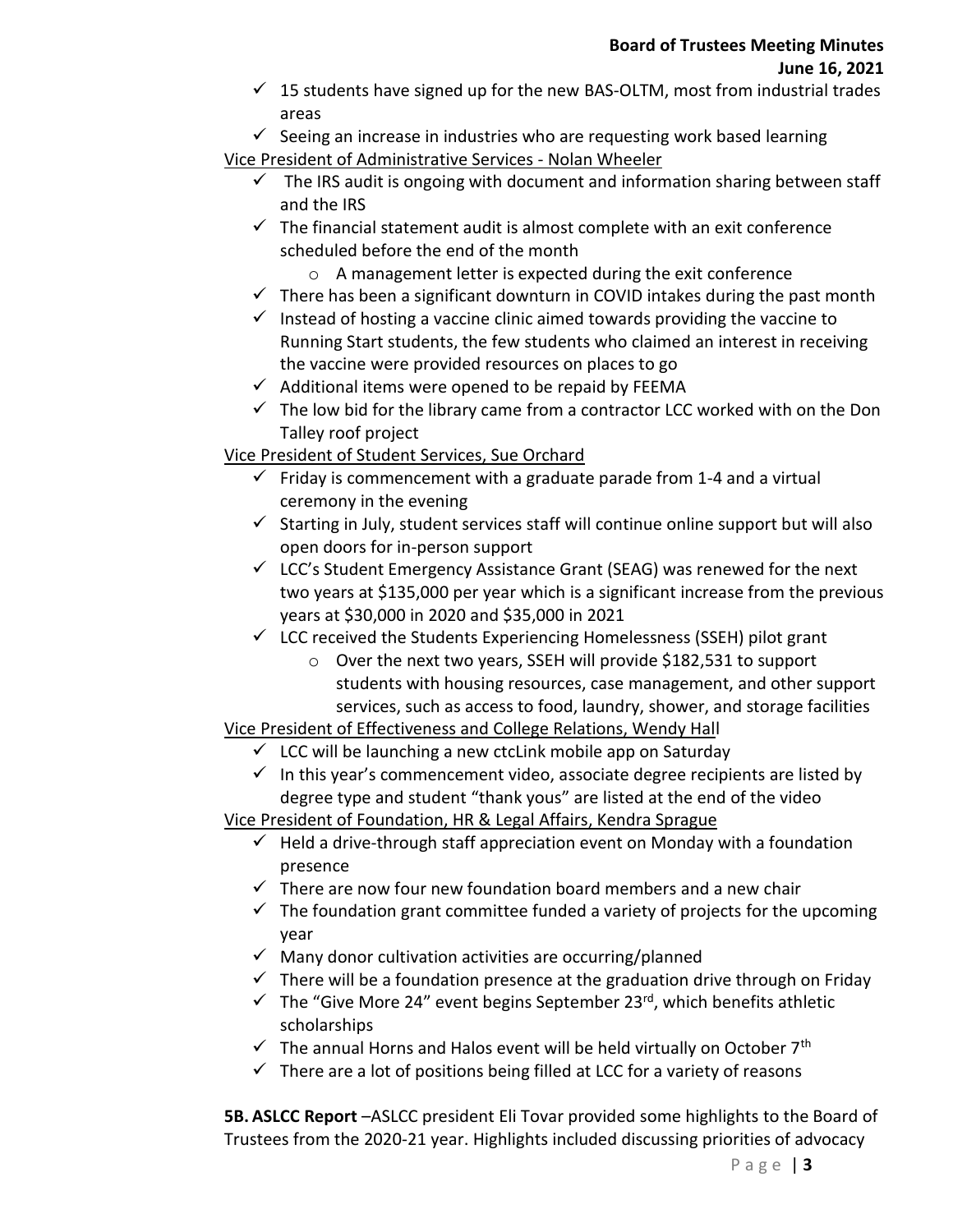# **Board of Trustees Meeting Minutes June 16, 2021**

for the year, creating a legislative agenda, meeting with legislators and receiving support, interviewing and hiring the next ASLCC cohort, hosting many successful events, and providing workshops to students.

**5C. LCCFAHE Report** – LCCFAHE Union President Brad Benjamin submitted a written report that was read by President Chris Bailey. The report read as follows. "What a year. Faculty have made it through their second COVID spring term. The additional effort faculty have given to help their students succeed in such different educational settings is a testament to their dedication to LCC. Faculty would like to thank all staff and administrators for providing professional development, support, words of wisdom, encouragement, and for being available to commiserate with while we all endured a year that we will never forget. The collaboration shown between all LCC employees is amazing and really shows how special it is to work at LCC. We would like to thank Sue Orchard and the commencement committee for putting together the commencement events this Friday. As always, we are sad to see our graduates go, but we could not be prouder of these students who persevered through this year. The Performing Arts had multiple live streamed events to get their work out to a broader audience. I am sure there were more faculty achievements to report, but I think faculty are overwhelmed with the end of the year and the grading frenzy that it comes with. Faculty look forward to next year and finding the next 'new normal' and I think we are all hoping it is one with less ZOOM. Have a great summer and be safe, Brad Benjamin, LCCFAHE President."

**5D.WFSE Report** – WFSE Union President Tracey Stanley submitted a written report that was read by President Chris Bailey. The report read as follows. "Good Evening LCC Trustees. The classified staff union report is not much different than it was last month. Staff are continuing to work with the administration on various issues while we are looking forward to wrapping up another academic and fiscal year. We are excited about the future possibilities brought about by increased vaccinations and the positive outlook in re-opening of not only our college campus, but the re-opening of other areas in the state. We have all lost so much in the last year and a half; both physically and emotionally. The idea of returning to some resemblance of what was is an exciting and welcome change. As changes continue, we have high hopes for the future; a healthy work environment, returning co-workers, returning students, and a healthier society as a whole. Thank you, have a wonderful evening and stay safe! Tracy Stanley, WFSE Chief Steward."

**5E. Head Start/ECEAP Written Report** – A written report was submitted to the board and no members had any questions. The bi-annual Head Start report was also submitted to the board in written format.

**5F. Other** – None

# **6. INSTITUTIONAL MONITORING**

**6A. Institutional Excellence Monitoring Report** – As per board request, cycle 22 of the monitoring report was submitted in written format for review and discussion.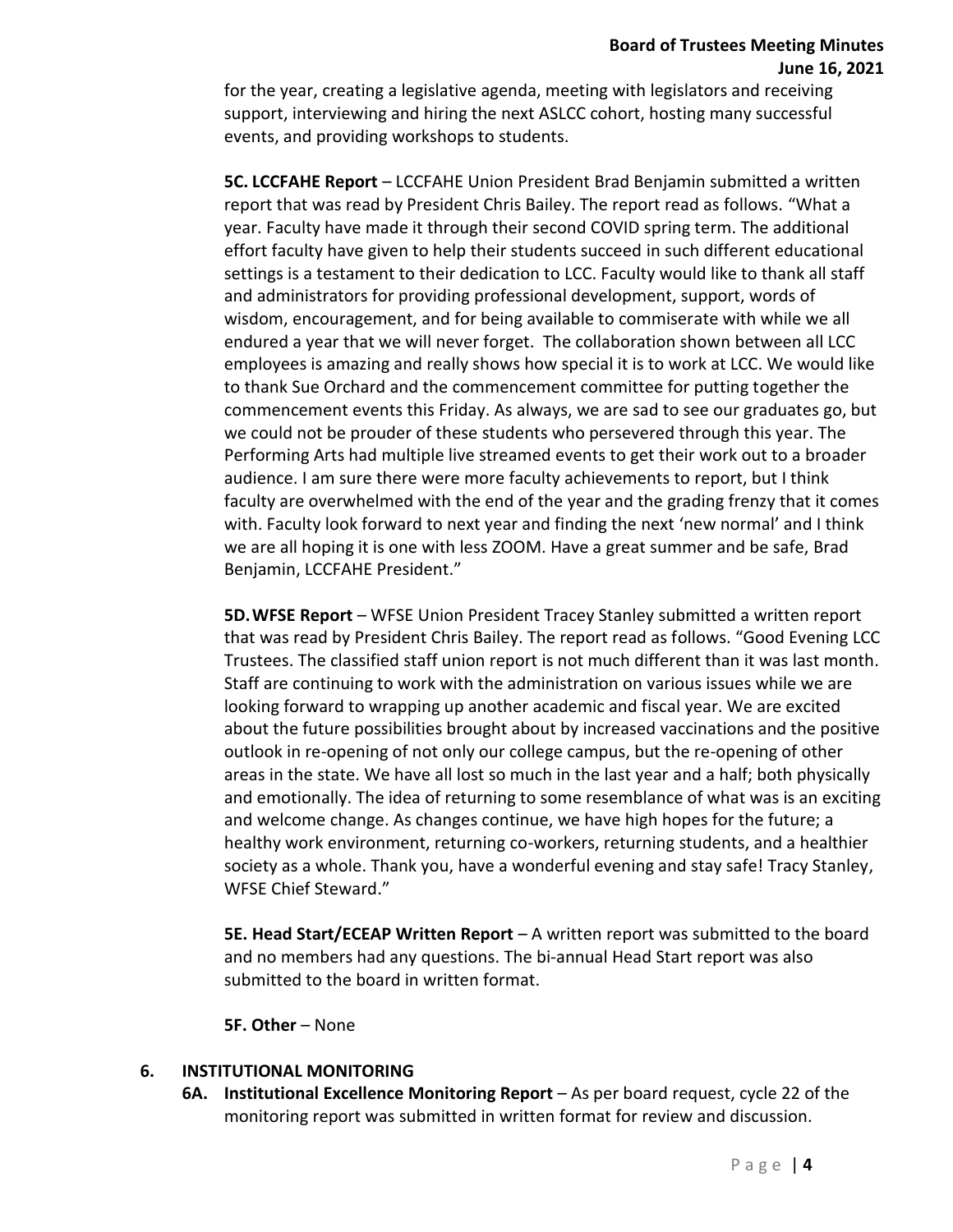#### **7. PUBLIC COMMENT –** None

#### **8. BOARD BUSINESS/INFORMATION ITEMS**

## **8A. 2021-22 Operating Budget – Presented by Nolan Wheeler**

The total operating revenue budgeted for FY 2022 is \$27,066,243, which is an increase of \$1.2MM from the prior year. Total operating revenue comprises revenue from several different sources including, the state appropriation, student tuition/fees, and other miscellaneous local revenue sources. Total operating expenditures for FY 2022 are \$27,066,243, which is an increase of \$1.2MM from the prior year. This amount adds back a portion of the roughly \$1.7MM in budget reductions implemented in June 2020 due to COVID-19. These additions were prioritized by the Executive Leadership Team with high priority given to Guided Pathways initiative and efforts to better serve students.

**MOTION:** By Heather Mansy, seconded by Mike Karnofski,

That the fiscal year 2021-22 Operating Budget of \$27,066,243 be approved as presented.

#### **MOTION CARRIED unanimously.**

#### **8B. Discuss Agenda for the Summer Workshop (7/28/21)**

Board members were provided a draft to use as a starting point in developing the final agenda for the summer workshop. Historically, this workshop covers such topics as the Board's self-evaluation, the annual report of accomplishments and the president's evaluation/contract. This month's agenda will include a public hearing following the WAC rulemaking process. The agenda will also include a review of the monitoring report dashboard and the 2021-22 strategic plan that will include strategic initiatives and annual priorities. Lastly, the workshop will provide time for strategic visioning for the college. Mike Karnofski requested adding "shared athletic facilities" to the agenda.

#### **9. EXECUTIVE SESSION** – None

#### **10. ADJOURN EXECUTIVE SESSION** – N/A

#### **11. ACTION AS A RESULT OF EXECUTIVE SESSION** – None

- **12. GOOD OF THE ORDER** Heather Mansy shared that she will not be seeking re-appointment at the end of her term in October. Heather introduced Brittany Lovely, who will be submitting her application for the upcoming open position on the board.
- **14. ADJOURNMENT** With no further business, Chair Dietz called for a motion to adjourn the meeting at 6:15 p.m.

**MOTION:** By Mike Karnofski, seconded by Heather Mansy,